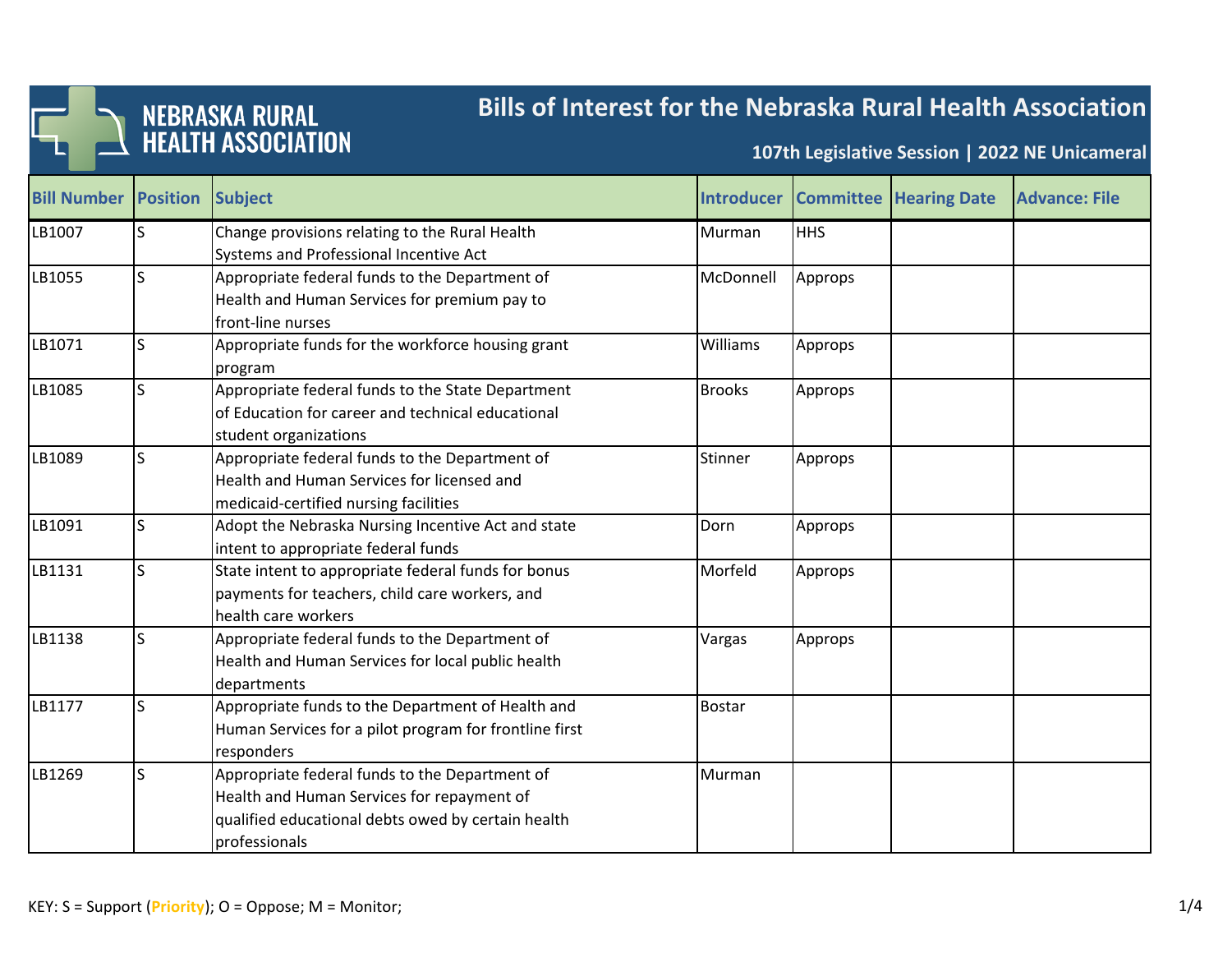| <b>Bill Number</b> | <b>Position</b> | <b>Subject</b>                                                       | <b>Introducer</b> | <b>Committee</b> | <b>Hearing Date</b> | <b>Advance: File</b> |
|--------------------|-----------------|----------------------------------------------------------------------|-------------------|------------------|---------------------|----------------------|
| <b>LB697</b>       |                 | Provide for licensure of the Rural Emergency Hospital model          | <b>Kolterman</b>  | <b>HHS</b>       | 1/20/2022           |                      |
| LB721              | Ś               | Appropriate funds for the UNMC Rural Health Complex                  | Hilkemann         | Approps          |                     |                      |
| LB739              | S               | Change provisions related to insurance coverage for colorectal       | <b>Bostar</b>     | <b>Banking</b>   | 1/25/2022           |                      |
|                    |                 | cancer screening                                                     |                   |                  |                     |                      |
| LB760              | S               | Appropriate federal funds to the DHHS for grants to licensed         | Dorn              | Approps          |                     |                      |
|                    |                 | emergency medical services                                           |                   |                  |                     |                      |
| LB767              | S               | Adopt the Pharmacy Benefit Manager Licensure and Regulation Act      | Kolterman         | <b>Banking</b>   | 1/24/2022           |                      |
| LB812              | S               | Provide for vaccine administration by pharmacy technicians           | Hilkemann         | <b>HHS</b>       |                     |                      |
| LB852              | S               | Require behavioral health points of contact for school districts     | Day               | Education        |                     |                      |
| LB895              | S               | Provide restrictions on prior authorizations by                      | Walz              | <b>HHS</b>       |                     |                      |
|                    |                 | managed care organizations under the Medical                         |                   |                  |                     |                      |
|                    |                 | Assistance Act                                                       |                   |                  |                     |                      |
| LB943              | S               | Prohibit certain provisions in a health plan in                      | <b>Bostar</b>     | <b>Banking</b>   |                     |                      |
|                    |                 | relation to clinician-administered drugs                             |                   |                  |                     |                      |
| LB976              | S               | Adopt the Certified Community Behavioral Health                      | Wishart           | <b>HHS</b>       | 1/20/2022           |                      |
|                    |                 | Clinic Act                                                           |                   |                  |                     |                      |
| LB784              | $\mathsf{O}$    | Change provisions relating to a property tax exemption for hospitals | Groene            | Revenue          |                     |                      |
| LB959              | $\mathsf{O}$    | Appropriate federal funds to the Department of                       | McCollister       | Approps          |                     |                      |
|                    |                 | Health and Human Services for the statewide                          |                   |                  |                     |                      |
|                    |                 | designated health information exchange                               |                   |                  |                     |                      |
| LR264CA            | $\overline{O}$  | Constitutional amendment to prohibit the imposition of taxes other   | Erdmann           | Revenue          |                     |                      |
|                    |                 | than retail consumptiontaxes and excise taxes                        |                   |                  |                     |                      |
| LB1264             | M/O             | Change provisions relating to inheritance taxes,                     | McDonnell         |                  |                     |                      |
|                    |                 | sales and use taxes, and income taxes                                |                   |                  |                     |                      |
| LB1014             | M               | Appropriate Federal Funds allocated to the State of                  | Hilgers           | Aprops           | 1/25/2022           |                      |
|                    |                 | Nebraska pursuant to the federal American Rescue                     |                   |                  |                     |                      |
|                    |                 | Plan Act of 2021                                                     |                   |                  |                     |                      |
| LB1069             | M               | Change provisions of the Rural Workforce Housing Investment Act      | Williams          |                  |                     |                      |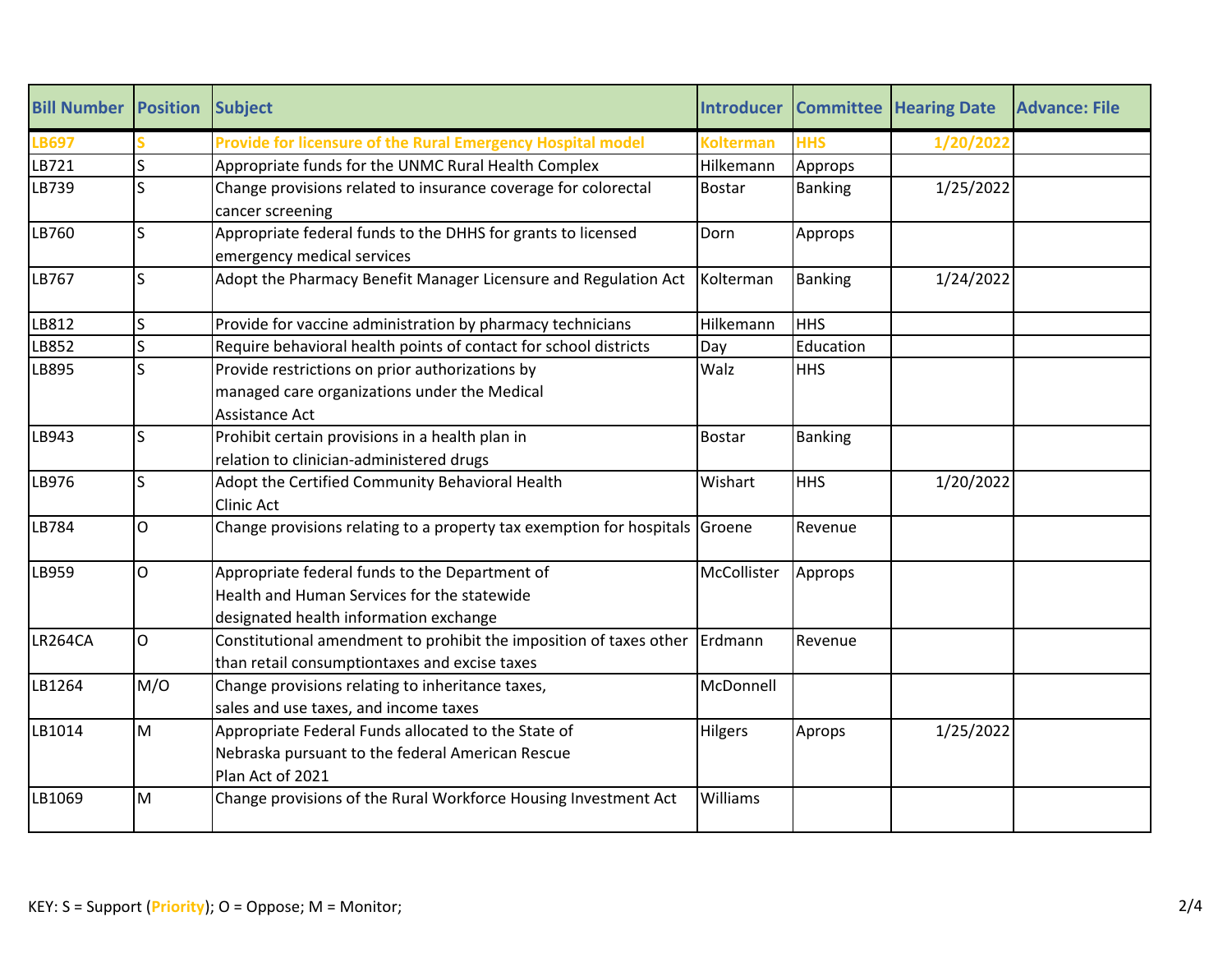| <b>Bill Number Position</b> |   | <b>Subject</b>                                                                                                                     | <b>Introducer</b> |                | <b>Committee Hearing Date</b> | <b>Advance: File</b> |
|-----------------------------|---|------------------------------------------------------------------------------------------------------------------------------------|-------------------|----------------|-------------------------------|----------------------|
| LB1070                      | M | Appropriate federal funds to the Department of<br>Economic Development for infrastructure related to<br>rural workforce housing    | <b>Williams</b>   | Approps        |                               |                      |
| LB1159                      | M | Appropriate federal funds to the Department of<br>Health and Human Services for a model system of<br>care                          | Wishart           | Approps        |                               |                      |
| LB1175                      | M | Prohibit a health insurer from removing a provider<br>as an in-network provider under certain<br>circumstances                     | Wayne             | <b>Banking</b> |                               |                      |
| LB1221                      | M | Appropriate federal funds to the Department of<br>Health and Human Services for remdesivir for<br>patients suffering from COVID-19 | Morfeld           | Approps        |                               |                      |
| LB1260                      | M | Change provisions relating to the Public<br>Guardianship Act                                                                       | <b>DeBoer</b>     |                |                               |                      |
| <b>LB737</b>                | M | Adopt the Primary Care Investment Act                                                                                              | <b>Bostar</b>     | <b>Banking</b> |                               |                      |
| LB855                       | M | Change requirements for coverage under the Medical Assistance Act $\vert$ Day                                                      |                   | <b>HHS</b>     |                               |                      |
| LB857                       | M | Provide for express lane eligibility under the Medical<br>Assistance Act and the Children's Health Insurance<br>Program            | Day               | <b>HHS</b>     |                               |                      |
| LB859                       | M | Require city-county health departments to obtain<br>approval for directed health measures                                          | Clements          | <b>HHS</b>     |                               |                      |
| LB862                       | M | Require coverage under the Medical Asistance Act for Treatment for McCollister<br>End-stage renal disease                          |                   | <b>HHS</b>     |                               |                      |
| LB902                       | M | Adopt the Nebraska Career Scholarship Act                                                                                          | Aguilar           | Education      |                               |                      |
| LB906                       | M | Require employers to provide for vaccine<br>exemptions and provide duties for the Department<br>of Health and Human Services       | <b>B</b> Hansen   | <b>HHS</b>     | 1/27/2022                     |                      |